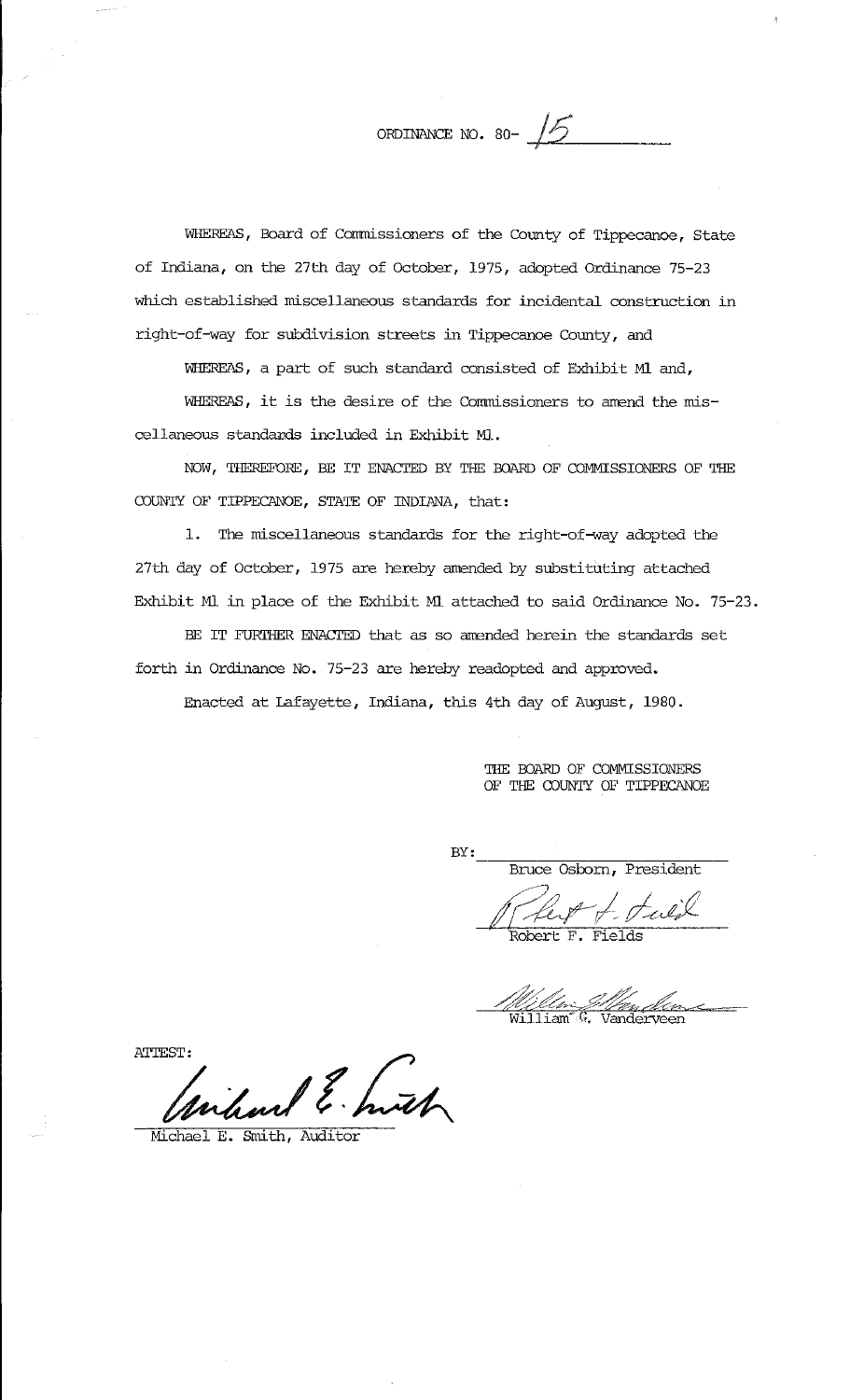

**Contract of the Contract of Contract of the Contract of Contract of the Contract of Contract of the Contract of Contract of the Contract of The Contract of The Contract of The Contract of The Contract of The Contract of T**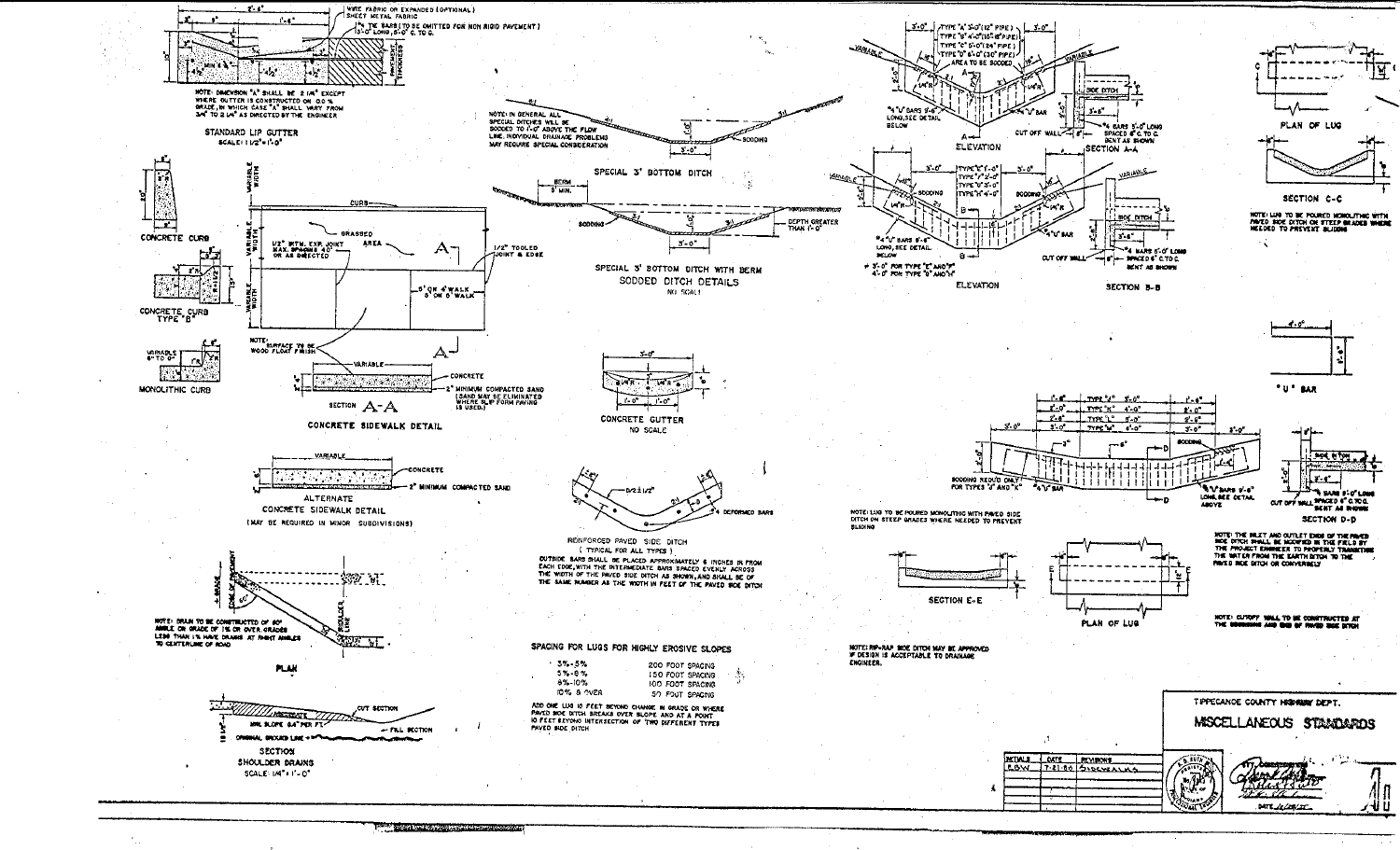Ref. No. 384-80 June 25, 1980 Page 2

"

Approval, contingent on the following items being completed prior to the submission of final detailed plans:

 $\frac{1}{2}$  .

\_,:·-,'.\_-~ .·

----:,\_~

1. A drainage plan approved by the County:Drainage Board; 2. The inclusion of sidewalks along the south (and as the road turns, east) side of Saw Mill Road from the entrance on Fourth Street to the intersection with Windy Hill \_ Drive, along the north side of Windy Hill Drive from that intersection to US231, and along the south side of Pointe Road from the parking areas for the condos to the Klubhaus parking lot;

3. The inclusion of a shelter located and designed to Staff's satisfaction at the north side of the Klubhaus parking lot to be used as a bus pick-up point for school children;

- 4. The design to Staff's satisfaction of a unified landscaped, earthformed buffer and signage plan for all commercial frontages;
- 5. The inclusion to Staff's satisfaction of a replanting scheme for sensitive areas that would be disturbed by sewer line placement;
- 6. The rewriting of the final note in the Tree Preservation and Removal Program (follows-II.E.) to "The above notes on tree preservation/removal are the intended guidelines for the preparation of the detailed construction pJans for Saw Mill Run. These notes shall be included and expanded upon in the construction plan specifications;"
- 7. The design to Staff's satisfaction of a compatible and inobtrusive trails system, of suitable materials, throughout the open space areas, with a note in the restrictive covenants as to system maintenance;

8. The revision of the proposed restrictive covenants as per Staff's discussion with Petitioners;

9. The revision of the lot numbering system to either number all lots consecutively or in some other way distinguish the residential, commercial and condo lots all having the same numbers;

- 10. The design to Staff's satisfaction of landscaped and signed access points along Fourth Street/US231 consistent with interior landscaping;
- 11. The repositioning to Staff's satisfaction of buildings 4 and 5 in the Pointe to take advantage of the additional space provided by the previous removal of eight units;
- 12. An indication that each condo unit will be provided with a single assigned parking space, with the remainder being designated as visitor spaces; and
- 13. The provision of more outdoor lighting at the Bluffs extension, in keeping with the approved lighting plan for the Bluffs PD, and within the Pointe parking areas.

Additionally, should Petitioners obtain in a timely fashion that tract of land located near the northern entrance that would widen that access point considerably, Staff would recommend that entrance be redesigned to take advantage of the full width •

 $\sim$  ,  $\sim$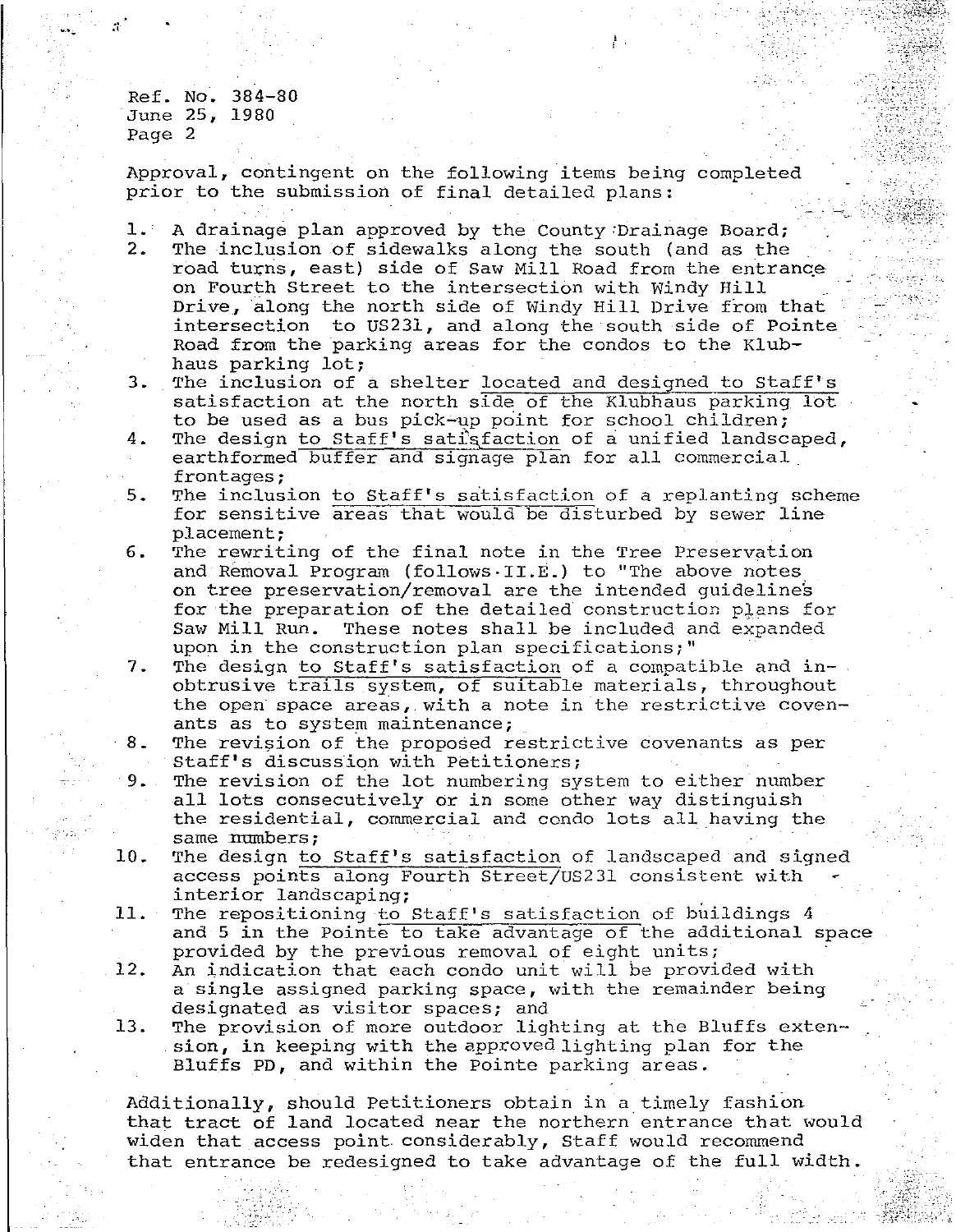A Part of the Northeast Quarter of Section 31, and parts of the Northwest . Inter and Southwest Quarter of Section 32, all located in Township 23 North, Range 4 West, Fairfield Township, Tippecanoe County, Indiana, described as follows:

Beginning at a point on the western line of the East Half of the Northwest Quarter of said Section 32, said point being located South 02° 08' 30" East, 330.00 fect, from the northeastern corner of Lot #4 in John L. Reynold's Cutlots as recorded in Decd Record 40, Page 309, Office of the Recorder, Tippecanoe County, Indiana, said point also being the southwestern corner of Porinsky Subdivision as recorded in Plat Book 7, Page 19, Office of the Recorder, Tippecanoe County, Indiana; thence North 88° 38' 00" East, along the southern line of said Morinsky Subdivision extended, 892.18 feet; thence South 01° 34' 00" East, 157.65 feet; thence North 89° 11' 00" East, 117.30 feet; thence South 01° 34' 00" East, 528.00 feet; thence North  $99^{\circ}$   $11^{\circ}$ 00" Fast, 316.05 feet; thence South 01° 34' 00" East, 312.82 feet; thence South 01° 38' 00" East, 267.76 feet; thence North 85° 11' 00" East, 333.63 feet, to the centerline of State Road 43; thence southwesterly along the centerline of said State Road 43 on a curve to the right, having a central angle of 00° 15' 45", a radius of  $19,466.30$  feet, an arc distance of  $89.18$  feet; thence South  $89^{\circ}$   $26^{\circ}$   $30^{\prime\prime}$  West,  $37.52$ feet to the western right-of-way line of said State Road 43; thence southwesterly along the western right-of-way line of State Road 43 on a curve to the right, having a central angle of  $00^{\circ}$  10°  $35^{\circ}$ , a radius of 19,431.30 feet, an arc distance of 59.82 feet; thence North 85° 21' 30" West, 63.73 feet; thence South 86° 11' 00" West, 142.67 feet: thence South 28° 58' 30" West, 183.50 feet; thence North 60° 29' 30" West, 297.96 feet; thence South 29° 30' 30" West, 279.60 feet; thence South 60° 29' 30" Rast 521.29 feet; thence South 09° 14' 00" West, 166.38 feet to the centerline of State Road 43; thence southwesterly along the centerline of said State Road 43 on a curve to the right, having a central angle of  $28^{\circ}$  45!  $39^{\circ}$ , a radius of 818.50 feet, an arc distance of 410.86 feet to the southern line of the Northwest Quarter of said Jection. 32; thence South 88° 54' 00" West, along the southern line of the Northwest Quarter of said Section Thirty-two, 932.49 feet; thence South 02° 47' 00" Fast, crossing into the Southwest (parter of said Section Thirty-two. 287.66 feet to the northorn right-of-way line of State Road 43; thence scathwesterly along the northern right of way line of said State Road 43 on a curve to the left, having a central angle of  $04^{\circ}$  51' 42", a radius of 1,602.61 feet, an arc distance of 135.98 feet; thence North 38° 58' 00" West, crossing into the Northwest Quarter of said Section Thirty-two, 539.02 feet; thence South 51° 02' 00" West, crossing into the Southwest Quarter of said Section Thirty-two, 210.00 feet; thence North 38° 58' 00" Nest, crossing into the Northwest Quarter of said Section Thirty-two, 272.07 feet; thence Scath  $51^{\circ}$   $02^{\circ}$ 00" West, 116.00 feet to the portheastern right-of-way line of the Norfolk and Western Rilway Company; thence traversing the northeastern right-of-way line of said Norfolk and Western Railway Company the following two courses: North 38° 58' 60" West, 682.57 feet; thence northwisterly, crossing into the Northeast Quarter of said Bestion 31, on ageurve to the right, having a central angle of  $23^{\circ}$  08'  $58^{\circ}$ , a radius of 1,810.93 feet, an arc distance of 731.68 feet to the southern line of John L. Peynold's Outlots, extended; thence North 87° 34' 30" East, along the southern line of said John L. Reynold's Cutlots, extended, 536.82 feet to the southwastern corner of Lot #2 in said John L. Reynold's Outlots; thence North 01° 52' 00" West, along the western line of Lot #2 in said John L. Reynold's Outlots, 1,024.05 feet; thence North  $39^{\circ}$  17' 30" East, 1,047.26 feet to the point of beginning, containing 124.06  $\sigma$  acres, nore or less, of which 2.13 aeres 1io in the Northeast (Marter of said Section Thirty-one, 120.62 acres lie in the Northwest Quarter of said Section Thirty-two, and 1.91 acres 11e in the Southwest Quarter of said Scotion Thirty-two.

The above bearings are hased on Deed Records.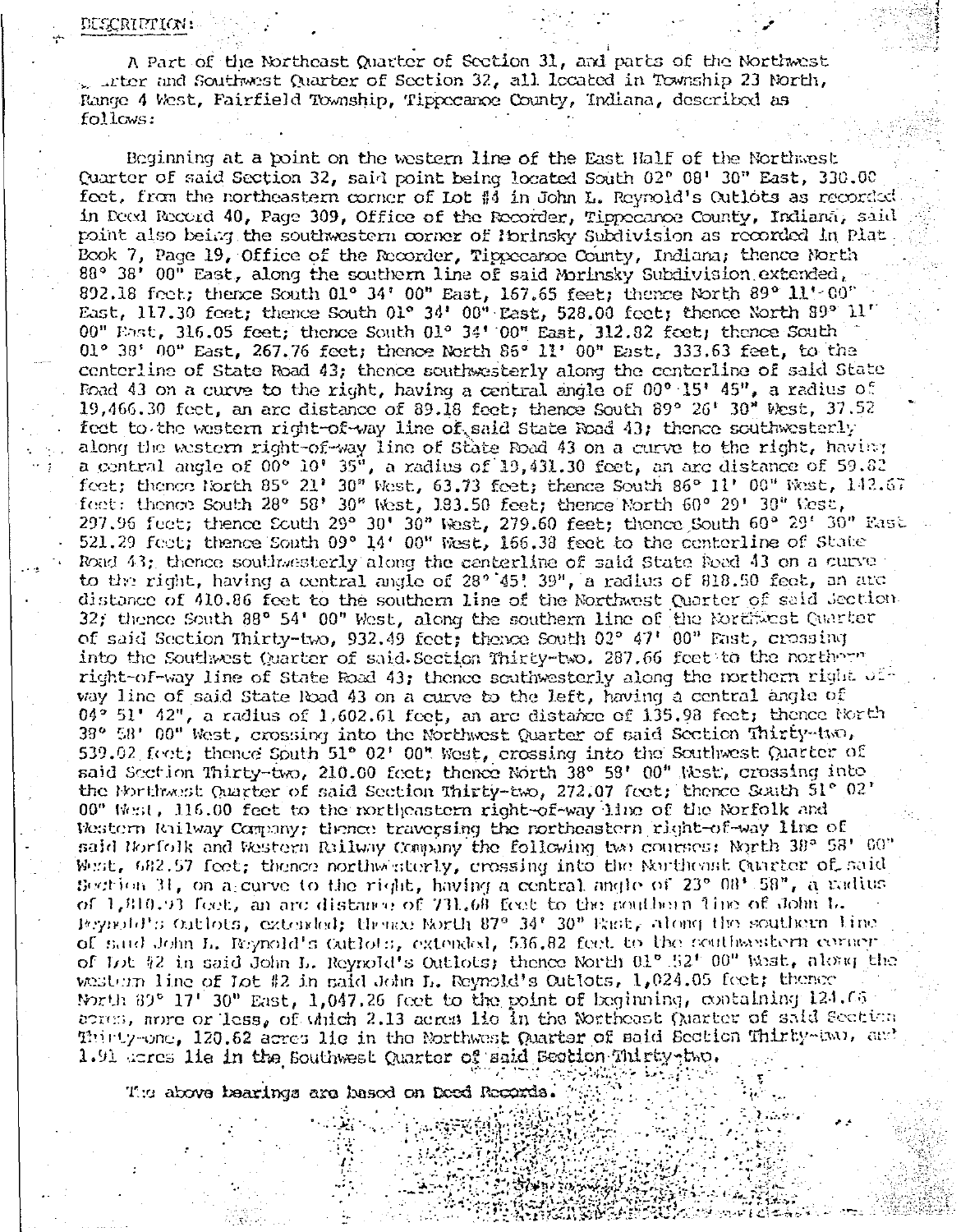EXCEPT:

A Part of the Northwest Quarter of Section 32, Township 23 North, Range 4 West. Fairfield Township, Tippecanoe County, Indiana, described as follows: 2008.

Beginning at a point on the western line of Lot #2 in John L. Reynold's Outlots, said point being located North 01° 52' 09" West, 444.05 feet from the southwestern corner of Lot #2 in said John L. Jeynold's Cutlots; thence North  $01^{\circ}$  52'  $00^{\circ}$  West, along the western line of  $\text{Tot} \; \{2 \text{ in } \text{said } \text{John } L, \text{ Reynolds} \; \text{Out} \text{lost}, \; 390.00 \; \text{feeb} \}$ thence North 57° 00' 00" East, 78.32 feet; thence North 76° 59' 30" East, 284.27 feet; thence South 21° 27' 00" East, 90.26 feet; thence South 75° 58' 00" East, 144.30 feet; thence North 57° 16' 00" East, 83.22 feet; thence South 54° 27' 30" East, 43.01 feet; thence South 15° 56' 30" East, 109.19 feet; thence South 28° 40' 30" East, 145.90 feet; thence South 77° 19' 09" East, 123.02 feet; thence South 49° 20' 30" East, 112.03 feet; thence South 18° 47' 00" East, 155.23 feet; thence South 41° 31' 00" East, 209.73 feet; thence South 63° 15' 30" East, 146.71 feet; thence South  $42^{\circ} [44^{\circ} 00^{\circ}]$  East, 125.23 feet; thence South  $10^{\circ} 07^{\circ} 30^{\circ}$  West, 143.21 feet; thence North 78° 57' 00" East, 130.42 feet; thence South 31° 28' 39" East,  $172.36$  (eet; thence South  $45^{\rm o}$   $40^{\rm t}$   $30^{\rm m}$  East,  $240.44$  feet; thenco North  $85^{\rm o}$   $25^{\rm t}$   $30^{\rm m}$ East, 80.15 feet; thence South 78° 41' 30" East, 86.68 feet; thence North 25° 40'<br>30" East, 57.69 feet; thence North 79° 41' 30" West, 55.90 feet; thence North  $47^{\circ}$   $43^{\circ}$   $30^{\circ}$  West, 74.31 feet; thence South  $75^{\circ}$   $53^{\circ}$   $00^{\circ}$  East, 144.29 feet; thence North 72° 21' 00" Fast, 115.42 feet; thence South 78° 41' 30" East, 254.95 feet; thence South  $47^{\circ}$  21' 00" East, 146.86 feet; thence South 28° 53' 30" West, 70.00 .. feet; thence North 60° 29' 30" West, 297.96 feet; thence South 29° 30' 30" West, 264.60 feet; thence South 77° 31' 00" West, 281.12 feet; thence North 35° 23' 30" West, 233.09 feet; thence North 57° 48' 30" West, 159.54 feet; thence South  $69^{\circ}$  26' 30" West, 42.70 feet; thence North 75° 35' 00" West, 180.67 feet; thence North 45° 00' 00" West, 233.37 feet; thence North 90° 00' 00" West, 45.00 feet; thence Horth  $06^{\circ}$  50° 30" East, 125.90 feet; thence North  $69^{\circ}$  13° 30" West, 155.12 feet; thence North 50° 11' 30" West, 155.16 feet; thence North 30" 04' 00".<br>West, 109.81 feet; thence North 21° 15' 00" West, 193.10 feet; thence North 33° 41' 30" West, 216.34 feet; thence North 90° 00' 00" West, 134.99 feet; thence South 77" 30' 00" West, 207.90 feet, thence South 61° 53' 30" West, 164.36 feet; to the point of beginning, containing 17.61 acres, more or less.

 $\mathcal{O}(\mathcal{O}_\mathcal{A})$ 

인물 중심 그림을 알려.

The above bearings are based on Deed Records.